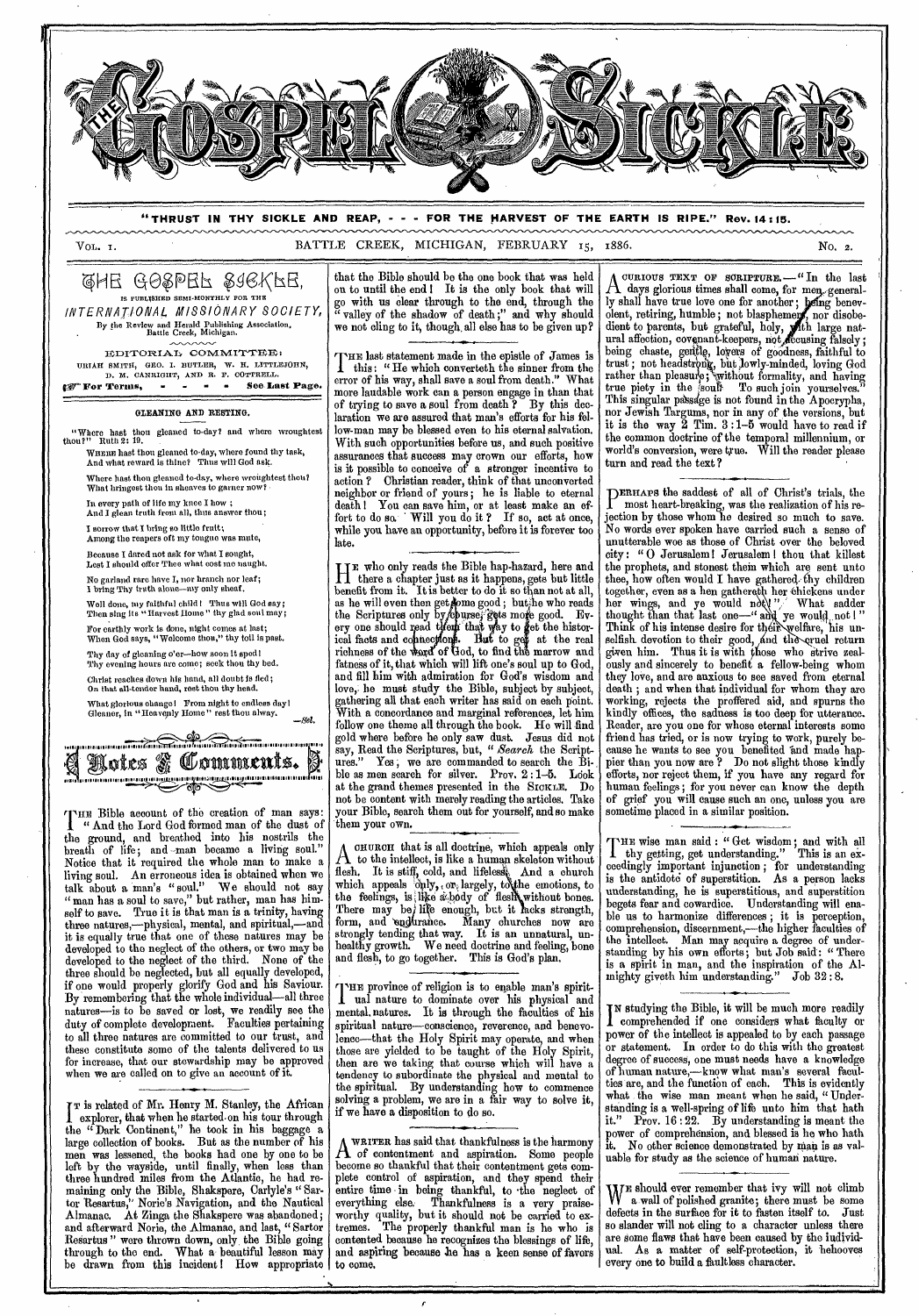



# THE WORLD'S PROPHETIC. HISTORY. BY U. SNITII.

PROPHECY is the foretelling or future events. History is the recording of events that are past. But, although so different in meaning, they can be framed into a compound term and applied to the world to-day ; for the leading events that are now

history were once only prophecy, and all that was once only prophecy is now almost entirely wrought out into the fixed records of history. Man never has had the power of himself to penetrate the future, and tell definitely and certainly what was to be in days to come, and when it was to be, and by what means it was to be accomplished. Hence the apostle says that " the prophecy came not in old time by the will of man, but holy men of God spake as they were moved by the Holy Ghost." 2 Pet. 1:21. The mind that can read the future<br>must be above the mind of man. And when such must be above the mind of man. ' And when such prophecies as are found in the Bible are fulfilled, they give to the world credentials which cannot be questioned, proving that they came from God, and

that the Bible is the book of God. Repeatedly, the leading events of the world's history from given epochs in the past, have been mapped out on the page of prophecy. What is the purpose of this?---lt is because this world in its present condition is not always to continue. A period is sometime to be reached. This dispensation, like those in the past, is destined to close, and a new one supervene. A new creation is to take the place of the old, which will introduce men to a new state of being ahnost as radically different from this as Adam's condition after his creation from the dust of the ground, was different from what it was before. When this state is reached, it will be "the kingdom of God," the "immortal life," the "heaven," so often promised in the Scriptures. And it is a matter of importance as well as of thrilling interest to know when the time of this great transition approaches.

The fact that a revelation has been given in relation to these things, is a solemn announcement to the world that here is something which God wishes the children of men to understand. And for any one to pass them by as of no, consequence, and say that he cares nothing about them, is to charge God with taking pains to give prophecies which are of no importance, and which man may ignore and neglect at his pleasure. But such a course no reverent and devout soul will be inclined to pursue.

With these introductory thoughts we invite the reader to look at the prophetic picture of Daniel 2, a picture grand in its simplicity, yet a miracle of comprehensiveness. Passing over the interesting narrative, which all should read, we come at once to wonderful dream given to Nebuchadnezzar the king, and the interpretation thereof by the prophet Daniel.

In his dream the king beheld an image of gigantic proportions standing before him, something, we may imagine, as represented in the accompanying illustration.

Scanning the image closely, he discovered that it was composed of four distinct metals. of gold, the breast and arms of silver, the belly and sides of brass, the legs of iron, the feet and toes part of iron and part of clay. Continuing to behold what was to him such a fascinating object, after a time he saw a stone, not in human hands, descending like a thunderbolt in the direction of the image. It smote the image upon the feet, and immediately every part of it was broken to shivers, and became like chaff. A strong wind then caught up the debris and blew it away, and not a fragment of it was ever seen again. The stone was not in the least injured by the concussion, but the space being thus cleared, the stone became a mighty mountain and filled the whole earth.

Having told the king the dream, the prophet proceeds to give the interpretation. He informs the king that the four different metals of the image represented four great kingdoms which should arise, and fill the history of the world from his day to the end. He said, moreover, to him, "Thou art this head of gold." Verse 38. And here we have at once the gold." Verse 38. And here we have at once the key to the interpretation. The old Babylonian kingdom, raised to the hight of its glory. under Nebuchadnezzar, who reigned from  $606$  to  $562$  B. c., was represented by the head of gold. An inferior kingdom of silver was to succeed Babylon, a third of brass to follow the second, and finally a fourth of iron should arise and bear rule over all the earth.

In fulfillment of this, Medo-Persia overthrew Babylon in the year 538 B. C., and succeeded to its position. Another kingdom, Grecia, under Alexander the Great, conquered Persia, B. C. 331, and became the third kingdom in the prophecy. And finally Rome, the mightiest empire of antiquity, became more absolute mistress of the world than any kingdom preceding it, some years before the Christian era. The fourth empire was to be divided. Rome was so divided in the fourth and fifth centuries after Christ. Between the years 356 and 483 A. D., Rome was rent into ten kingdoms by the northern barbarians. Then the image was complete, ready in due time to be smitten by the stone, and destroyed. This last change will be accomplished, according to verse 44, when the God of heaven, weary with the sin and misrule of earth, shall overthrow all earthly governments, and on their ruins erect that " kingdom of God " which shall fill the whole world and never be destroyed.

Where are we, then, in this line of prophecy ? Babylon, Medo-Persia, Grecia, Imperial Rome, have all long ago passed away. Rome has been divided, and in this divided state, "the days of these kings " (verse 44), the world has been for many centuries. What comes next ?—The kingdom of God.

Here this prophecy leaves it. In other prophecies the closing scenes are more minutely described, and abundant evidence presented to show that this kingdom is to be set up in the present generation..

# YE AND WE.

#### BY R. F. COTTRELL.

BECAUSE our Saviour said, " When ye shall see these things," it is claimed that the disciples then present were to see the predicted signs, and consequently that all was fulfilled in their day. But the signs did not appear in their day; consequently the "ye" is addressed to those living at the present time, when they have been seen.

Speaking of the second advent and the resurrection of the just, Paul *says, "* We which are alive and remain unto the coming of the Lord," the simple meaning of which is, those Christians that shall be alive at that time.

But to excuse themselves for not believing that the advent is near, now since the signs of it have appeared, it is claimed that the apostles and the primitive church expected it in their day. Why?

Because Paul says, "We which are alive," etc. The objector will not see that Paul cautioned the church of that day not to believe that it would come in their day, because the apostasy and the man of sin must come first. They cannot understand that the apostles were the prophets, and that some of their writings are to have their fulfillment long after their generations should have passed away.

To be consistent with themselves, they must hold that Isaiah who prophesied seven hundred years before Christ, had a personal participation in the things which he describes thus: "When we shall see him," " We hid as it were our faces from him," " He was despised, and we esteemed him not." But Isaiah did not live to take a personal part in rejecting and. crucifying the Christ. These predictions were fulfilled by the Jews when Christ appeared. Even so the words of Paul are about to be fulfilled: "We which are alive and remain to the coming of the Lord," etc.

### THE LAW TO THE GENTILES.

1.-THE GOSPEL DATES BACK TO CREATION.

BY D. M. CANRIGHT.

١

SINCE the claims of the seventh-day Sabbath aro being presented, a certain class of religious teachers have taken the ground that the law of God was never given to any one until the time of Moses, and then it was only given to the Jews as a nation, and for a limited period of time, and that it was entirely abolished at the cross of Christ. They claim that there never was any law given to the Gentiles at all, and that from the time of Adam to Moses the world was without a definite law, and that during the Mosaic dispensation God had nothing to do with the Gentile nations. There was no law that they were under obligation to obey. Since Christ, the gospel is given to the Gentiles as the rule by which they shall live.

The real object of this position is to set aside the claims of the seventh-day Sabbath. These men always argue that the Sabbath originated at Sinai, that it was given only to the Jewish nation, and that it ended at the cross. Such a position can be held only by persons who take a superficial view of the Bible. believe it can be plainly shown that the whole law of God was given to Adam and to his descendants, and that that same law was only reiterated upon sinai, and that all nations were under just as much<br>obligation to keen that law as the Jews were. When obligation to keep that law as the Jews were. Christ came, he ratified it, and taught Christians to observe it. In proof of this, let us go back to the beginning and notice what object God had in creating this earth of ours. Thus the prophet says : " For thus saith the Lord that created the heavens ; God himself that formed the earth and made it; he hath established it, he created it not in vain, he formed it to be inhabited." Isa. 45 :18.

' A

The Lord created this earth to be inhabited. He had an object in forming it. He looked forward to its being inhabited by a race of men. .Gen. 1 tells how God created this earth in six days; it tells minutely what he did on each day. When all the earth was completed, the last thing he did to crown this creation, was to make man in his own image to rule over this new earth. Gen. I :26. To man God gave a wife, and commanded them to multiply and fill the earth and rule over it. Gen.  $1:26-28$ . In Gen. 2 :7-17, we have a record of how God placed this pair in Eden, and gave them everything they needed, and among the rest, the tree of life, which was to perpetuate their existence. In Gen.  $3:22-24$ , we learn that as long as they partook of this tree of life, they could not die, and that they might eat of it as long as they were obedient to God. From this we learn that God intended that they should multiply and fill the earth with people that should not die. Probably when this object had been accomplished, the same change would have taken place in the race that will now take place when the righteous are translated. They would have been confirmed in immortality, and this beautiful earth, with a race of holy beings, would have glorified God forever.

In Gen. 3 is introduced the sad story of the fall, and the curse of God upon the race and the whole world. What occasioned this fall ?—It was a direct • violation of the principles of the decalogue. The woman looked upon the fruit which God had reserved to himself, and she desired it. ' In doing so she broke the tenth commandment, " Thou shalt not covet." Then she took what did not belong to her, and broke the commandment, "Thou shalt not steal." By thus doing, she disobeyed God and obeyed Satan, and violated the commandment, "Thou shalt have no other gods before me." It was a violation of God's holy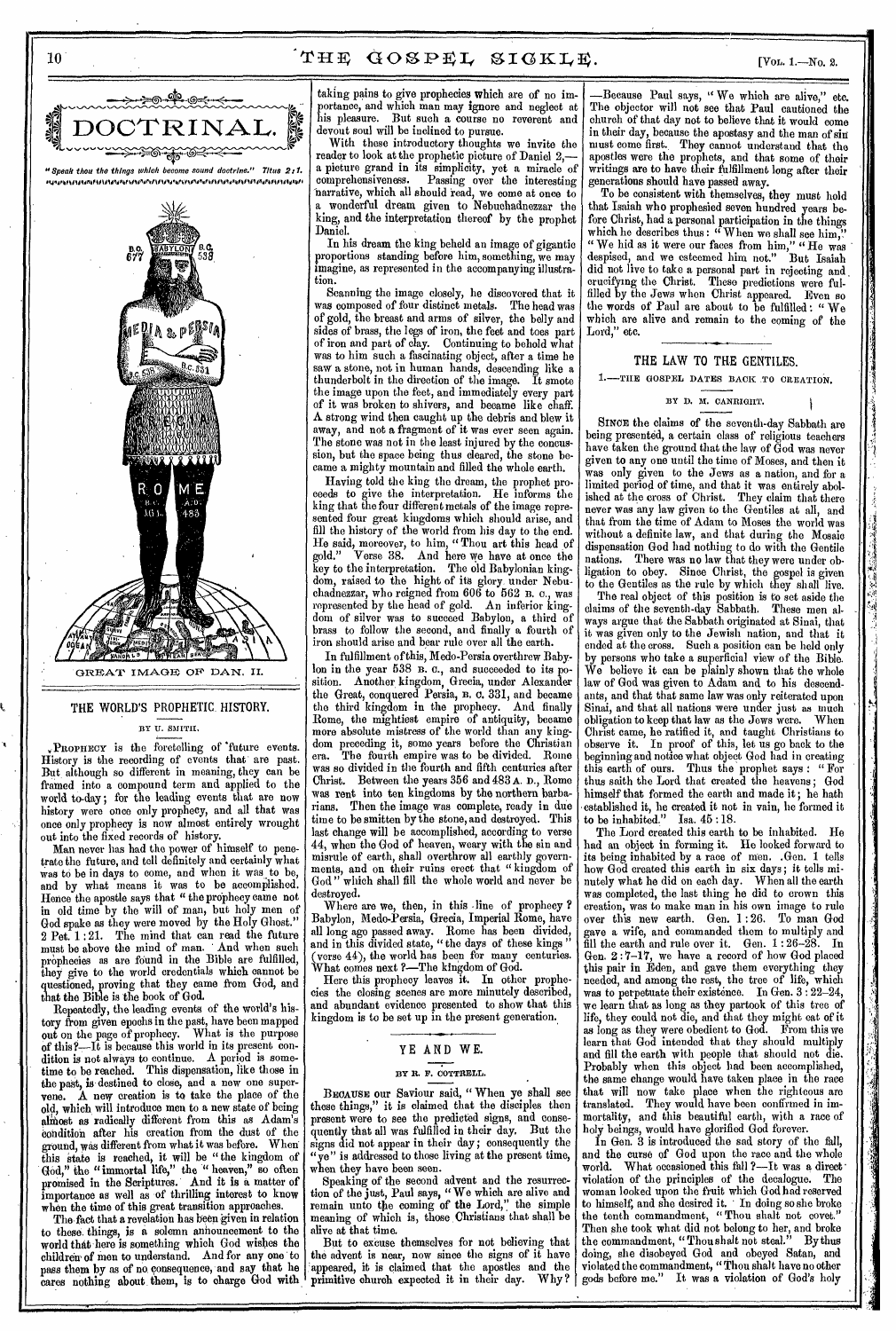$\mathbf{r}$ 

law that caused their expulsion from Eden, and brought the curse of God upon the race.

But did God abandon his purpose of having the earth filled with a race of men who would obey his righteous laws ?—No; right there was made that blessed promise that the seed of the woman should bruise the serpent's head. Gen. 3 :15. This, as all admit, was the first promise of Christ to come ; hence the apostle speaks of Christ as "the Lamb slain from the foundation of the world." Rev. 13:8. It was settled then and there that Christ must die for the lost race; and it was by faith in this eoming Saviour that all the holy men of ancient time were accepted of God. Thus, immediately after the fall, we find Abel coming with the bleeding, dying lamb as an offering to God. Gen. 4:4. This lamb shadowed fering to God. Gon.  $4:4$ . This lamb shadowed forth the Lamb of God that was to die for the sins of the world. . Paul says that Abel offered this in faith. Heb. 11:4. Coming down farther, Paul declares the gospel was preached to Abraham.

" And the scripture, foreseeing that God would justify the heathen through faith, preached before the gospel unto Abraham." Gal. 3 : 8. The gospel, then, is as old as the fall. It was not first preached upon the day of Pentecost as some foolishly affirm. Abraham believed this gospel, and looked forward to the coming Saviour, and rejoiced in his faith in him. This Christ expressly says. " Your father Abraham rejoiced to see my day; and he saw it, and was glad." John 8 : 56.

It is an absurd idea, and wholly unscriptural, to say that no one was ever saved by the gospel till after Christ died. Paul expressly declares that the Jews in the time of Moses had the gospel preached to them. Thus, Heb. 4:2 says: "For unto us was the gospel preached, as well as unto them ; but the word preached did not profit them, not being mixed with faith in them that heard it."

Yes ; the gospel, then, was preached to the Jews, and why shoidd it not be ? Could God ever save a soul without faith in Christ?—Certainly not.. Butdid those ancient worthies partake of Christ spiritually as we do now?—Most eertainly they did, or they could not have been saved. Of them we read " And were all baptized unto Moses in the cloud and in the sea; and did all eat the same spiritual meat; and did all drink the same spiritual drink ; for they drank of that spiritual Rock that followed them ; and that Rock was Christ." 1 Cor. 10:2-4. Christ, then, was with his people in the time of Moses; and those who had faith apprehended him, and looked forward to his death the same as we now look back to it. Stephen says that Christ was in the church in the wilderness in the time of Moses. Acts 7:37, No fact is more plainly stated than that they had the same Christ and the same faith back there that we have now, only they did not understand it as plainly as we do now. It is the Old Testament that says " The just shall live by faith." Hab. 2 : 4.

What were all their sacrifices, offerings, and ceremonies designed for?—Simply as shadows to point them forward to the cross of Christ. Every time they offered a lamb, it showed their faith in the com-<br>ing Lamb of God who was to die for the world. So Lamb of God who was to die for the world. So Paul declares in Col. 2 : 17. If men would use their common sense a little in reading the Bible, they must all acknowledge that not one soul can be saved without Christ. Peter makes this point clear. " Neither is there salvation in any other; for there is none other name under heaven given among men, whereby we must be saved." Acts 4 :12. If God could save one sinner without Christ, he could save another. If he could save the old patriarchs without Christ, ho could save us without Christ; then Christ never need to have died at all. But this cannot be so. Every redeemed soul who enters heaven, will go 'there by the blood of Christ and by faith in him.

# THE END OF THIS WORLD,

#### 2 PETER 3: 3-14.

LUTHER once said, "The ways of God are like a Hebrew book, which can only be read from the end<br>backwards." His meaning was that we cannot His meaning was that we cannot rightly understand this present world without first taking in the final outcome. It is only the conclusion that clears up the darkness and uncertainty which prevail' till then. And if we would not hopelessly err in our whole philosophy of things, we must take particular account of the end, and settle ourselves firmly in what God has revealed concerning the grand *finale;* for the doctrine of the last things is the key; stone in the arch of the •Christian system, without which the whole fabric must tumble to pieces.

Reminders of that approaching end are again plentiful about us. On all sides there are symptoms and pre-intimations of it. Both the church and the civil years are drawing to a close. The fallen and civil years are drawing to a close. withered leaves, and the scattered snow-flakes gathering upon them ; the shutting down of our windows, and the lighting up of our hearth-fires; the moan of the wind around our dwellings, and the frosty pendants that weep by the fountains, tell how rapidly the year is verging to the dead of winter. And all our church lessons for the season point forward to the sounding of the last trump, and the end of the world itself.

To many, these are not welcome things. But what avails the shutting of our ears to them, if still the end must come, and every day, and hour, and heartbeat, is bringing us nearer and nearer to it?

Rather let us give ear that we may hear, and open our eyes that we may see, what Almighty God bath purposed and will most surely bring to pass.-*J. A. Seiss.* 

### IS ADVENTISM A NEW THING ?

#### BY JOSEPH CLARKE.

No; from the days of Enoch (see Jude 14, 16) to the age of the Messiah, prophets and holy men spake in the most enraptured tones of the scenes of the last days. Scripture writings abound in prophetic warnings of the final catastrophe, and the victory. Both are held up to the view of all who read the word of God.

The New Testament is more clear than the Old on this subject. The Revelation is an inspired commentary upon some portions of the prophecy of Daniel ; and the words of Christ, in Matt. 24, seem to be brought out in still clearer light, in the pages of John's Revelation.

Since the close of the canonical writings, good men have borne their unequivocal testimony to the same doctrine. Almost all the best and holiest of the universal church, from Polycarp to Luther, have borne the most undoubted testimony to the common belief of the church in the coming of the Messiah (personally) to the earth in the last days.(See "Voice of the Church," by D. T. Taylor, a work of 400 pages, and of great interest.)

Very lately, coming in possession of a work written by that learned and devoted minister, Dr. John Owen, a dissenting clergyman of the English church, in 1636, an author of many valuable works, I was surprised to find an elaborate argument, proving that the decree of Artaxerxes, of Ezra 7, was the true date for the beginning of the seventy weeks of Daniel 9 : 24, rather than the decree of Cyrus or Darius. See Ezra, chapters 7 and 4. This argument, written by Dr. Owen some 200 years since, seemed so much like the writings of S. D. Adventists that I could not help comparing them ; and placing them side by side, I was more firmly established than ever, if possible, in the truth of our position.

Here we have Dr. John Owen, in those stormy times of Cromwell, writing out the very truth which<br>Wm. Miller, James White, and others, have pro-Miller, James White, and others, have produced in our days ; and when Bro. Miller and others took the ground, it is not likely they had ever seen this argument of Dr. Owen's. Let scoffers say their say ; the truth is patent to all. Adventism is as old as the Bible.

# FUTURE PUNISHMENT.

#### BY W. 0. GAGE.

INTELLIGENT readers of the popular religious press, cannot fail to see that the question of future punishment is assuming a new phase in the theological world. Under the pressure of so-called "liberalism," the old dogma of endless misery is giving way to less revolting views of the justice and mercy of God. A few years ago, to barely question the doctrine was regarded as rank heresy; while at the present day, writers in the most popular of our religious journals openly scout the old views of religious journals openly scout the old views of punishment; and even the more radically "orthodox " papers treat the question as on the debatable ground.

In some respects this change is encouraging. Many minds which have regarded the dogma as a scriptural one, and hence have been steeled against any assault upon it, upon having their faith in it shaken, will be better prepared to investigate the subject candidly from a scriptural standpoint, and be enabled to understandingly accept the truth.

While this will doubtless be true with many as the result of the agitation, with others the result will

not be so favorable. The reaction will earry many to the other extreme. While the all-pervading idea to the other extreme. While the all-pervading idea of inherent immortality remains as a eonstituent element of religious creeds, the demolition of the eternal-torment dogma necessarily conduces to the spread of Universalism. Indeed, the popular reaction on this question is already assuming that aspect, as evinced by the tone of its discussion in the religious press.

A recent article in the *Christian Union,* in which the doctrine of eternal misery is openly assailed, instead of questioning the popular interpretation of the scripture phraseology on which -the doctrine is supposed to be based, and giving a more rational exposition of its meaning, flatly denies the belief in " everlasting punishment."

Such a course cannot fail to be subversive of sound, scriptural interpretation. Instead of denying the assertions and statements of scripture, theologians had better seek to arrive at their true meaning. The doctrine of "everlasting punishment " is a scriptural one; and instead of disputing it, our first eare should be to ascertain whether that punishment is misery or *death.* The Bible declares the latter to be the *wages of sin ;* hence the punishment of the wicked must be the " everlasting destruction " mentioned in 2 Thess. 1: 9.

On the whole, therefore, while we must look upon the agitation of this question as indicative of hopeful results, we cannot lose sight of the fact that the doctrine of natural immortality is responsible for much of the skepticism and error in regard to the great question of the final destiny of wicked men.

## DIRECTIONS FOR READING THE SCRIPTURES.

[I FIND'a note to the student of God's word appended by Tyndale to his version of the New Testa-<br>ment. The suggestions seem to me very good. ment. The suggestions seem to me very good. I copy a part of it, and if you think proper, you will please give it a place in the GOSPEL SICKLE. M. M. 0.]

*" To the Reader.—Give* diligence, reader (I exhort thee), that thou come with a pure mind, and as the scripture saith, with a single eye unto the words of health, and of eternal life ; by the which (if we repent and believe them) we are born anew, created afresh, and enjoy the fruits of the blood of Christ; which blood crieth not for vengeance as the blood of Abel, but bath purchased life, favor, grace, blessing, and whatsoever is promised in the Scriptures to those that believe and obey God; and standeth between us and wrath, vengeance, curse, and whatsoever the Scripture threateneth against the unbelievers and disobedient, which resist, and consent not in their hearts to the law of God, that it is holy, just, and ought so to be. Mark the plain and manifest places of the Scriptures, and in doubtful places see thou add no interpretation contrary to them ; but (as Paul saith) let all be conformable and agreeing to the faith.

"Note the difference of the law and gospel. one asketh and requireth ; the other pardoneth and forgiveth. The one threateneth; the other promiseth all good things to them that set their trust in Christ only. The gospel signifieth glad tidings, and is nothing but the promise of good things. All is not gospel that is written in the gospel book. For if the law were away, thou couldst not know what the gospel meant; even as thou couldst not see pardon, favor, and grace, except the law rebuked thee, and declared unto thee thy sin, misdeed, and trespass. Repent and believe the gospel, as saith Christ in the first of Mark. Apply always the law to thy deeds, whether thou find lust in the bottom of thine heart to the law ward ; and so shalt thou no doubt repent, and feel in thyself a certain sorrow, pain, and grief to thine heart, because thou canst not with full lust *(i. e.,* desire) do the deeds of the law. Apply the gospel, that is to say, the promises, unto the deserving of Christ, and to the mercy of God and his truth, and so shalt thou not despair, but shall feel God as a kind and merciful Father. And his Spirit shall dwell in thee, and shall be strong in thee; and the promises shall be given thee at the last (though not by and by, lest thou shouldst forget thyself and be negligent), and all threatenings shall be forgiven thee for Christ's blood's sake, to whom commit thyself altogether, without respect either of thy good deeds or of thy bad.

" WILLIAM TYNDALE."

William Tyndale first printed the New Testament in English in 1525, and was martyred at Vilvoord, near Brussels, in 1536.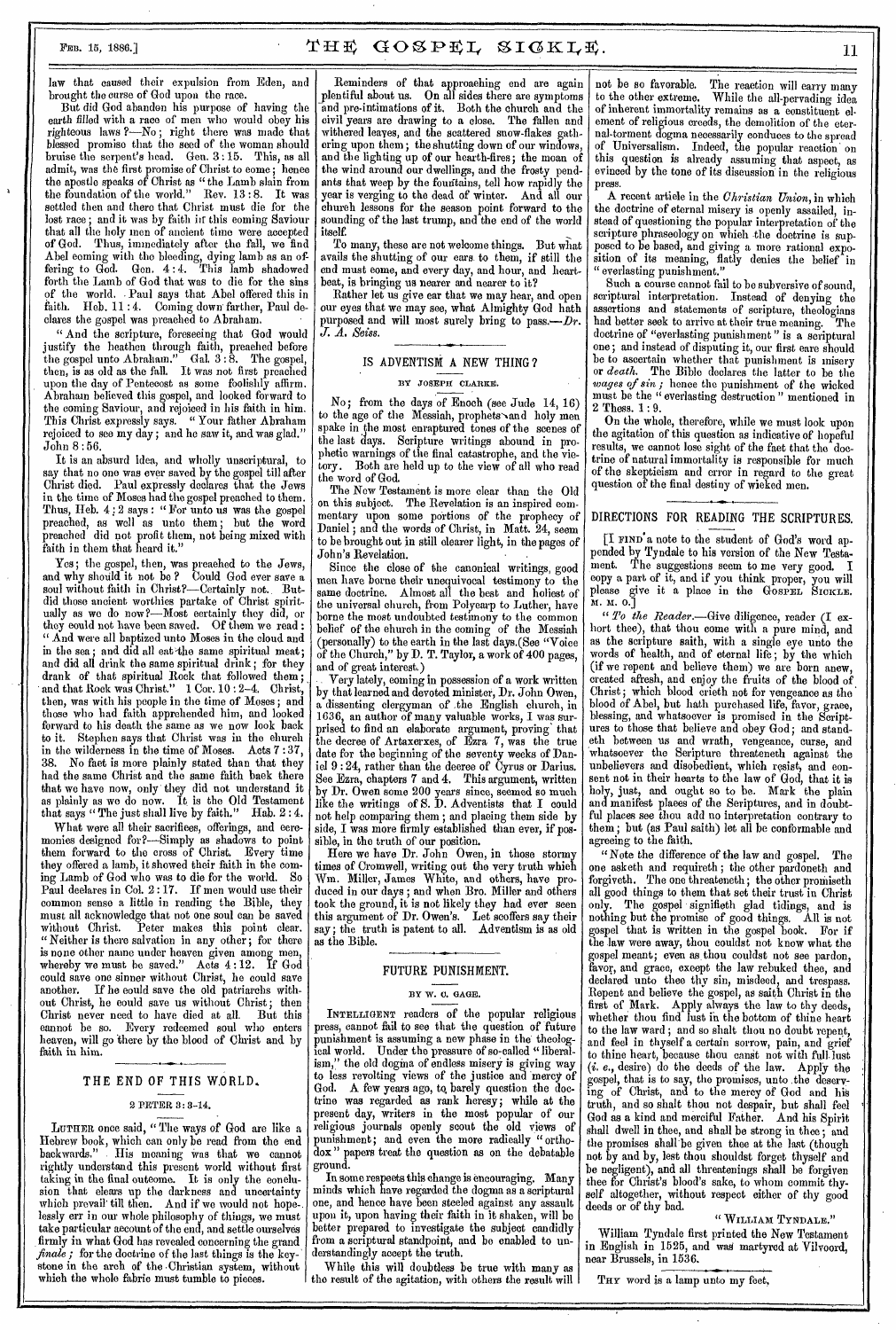$\mathcal{L}_{\mathcal{L}}$ 



### THE SABBATH A LIVING ISSUE.

THIS question is agitating the public mind throughout Christendom. It is one of the leading questions of the age; it promises to become more and more important. In past centuries it has engaged public attention more or less. Theologians have often wrestled with it, and fondly thought they had settled it; but the revolving years still bring it to the surface. It will not down. Legislatures have considered it, and from time to time have placed the heavy hand of civil power in the scale to make the result decisive. Yet the public mind is not at rest; the interest in the subject revives; and it is safe to say that at the present time there is more real desire to know the whole truth upon this question, than there has been at any time for a thousand years past.

The age in which we live is peculiar. There is little reverence in its spirit for the opinions of the hoary past. Everything is being investigated, and it is not surprising that the Sabbath question should have its share of public attention ; the nature of the subject is such that it merits consideration. The Bible presents the Sabbath as the most ancient institution, excepting marriage, which man was to observe as a moral duty. Gen. 2 : 1-3. Its existence has run parallel with that of the race. Multitudes of the most intelligent and conscientious believe its universal observance is necessary if man is to attain to his highest physical, moral, and spiritual development. The most civilized and powerful nations of the earth consider it important to guard a weekly rest-day by legal enactments. It comes to hundreds of millions of our race every seven days of our mortal lives. It furnishes a day of worship and religious instruction to the best part of the human family. It cannot be denied that It has furnished one of the most powerful impulses to mold our modern civilization. The importance of the subject, then, cannot be overestimated.

But the Sabbath, above all else, is a religious day. It called into being the division of time into weeks. No other cause can be found for the week, other than the appointment of a day to be observed in memory of God's work of creation. All we know of its origin we learn from Moses' record of creation and the Bible. The Gentile nations have received its benefits since their conversion from heathenism, till now it is known to earth's remotest bounds. As the Sabbath relates to God, and lie appointed its rest, and made it a religious day, and all we know of its institution and moral obligation is derived from his word, the question becomes one of religious duty,—a question of conscience, relating primarily to human salvation, and but secondarily to man's physical and social welfare.

There can be no Sabbath institution unless some day is observed as a Sabbath. This is self-evident. Some particular day, recurring every week, must be used as a day of rest and religious observance in order to have such an institution. Since God is the author of the institution, he must, therefore, have appointed some day for its celebration. To leave all days of the seven to be observed as Sabbath, would have much the same effect as to have no Sabbath at all; the days<br>of the week would stand upon an equality. The esof the week would stand upon an equality. sence of the institution requires the appointment of a particular day of the seven as a day of rest and worship.

Did God appoint such a day ? If so, what day was it ? Has the original appointment continued till the present time ? Or has God for some important reason changed it to another day? What day is now obligatory ? These are questions of great moment. In religious truth, upon which our salvation hinges, we want to know God's will. Human authority is not sufficient. In this age, everything which can be shaken will be shaken. We want to anchor to those things which will stand the test of the closest examination. It is an investigating age. Everything is being criticised. Our souls demand the truth. Truth will bear examination ; the more it is rubbed, the brighter it will shine. But it is not so with error. In the great

Sabbath agitation of the present age, every point will receive the closest scrutiny by unbelievers. Christians should therefore know whereof they affirm. We want the divine warrant for religious institutions. Human authority is but as chaff to the wheat. What has the Lord said ? should be our inquiry. " Thy word is a lamp to my feet, and a light to my path." "All Scripture is given by inspiration of God, . . . that the man of God may be perfect, thoroughly furnished unto all good works."

In future articles we propose to investigate the subject of the Sabbath with special reference to the question, What day should we observe as the Sabbath in this age of the world ? The public mind is interested in it. Thousands of children, coming to years of understanding, ask their parents why we observe the first day of the week, while the commandment requires the seventh ? We want to help these parents to answer that question truly. Multitudes are perplexed upon this point ; and we hope to assist somewhat in answering it. We propose to examine the Scriptures, which should ever be of primal authority; also to consider the statements of history bearing upon it, and thus give the ground a brief but faithful examination. If the Bible will thoroughly furnish us "unto all good works," it will enable us to settle this question correctly, Where shall we look for light upon it, if not to God's revealed. truth ? "To the law and to the testimony ; " if they will not afford us light, we may look in vain to man's author $i$ ty. G. I. B.

# THE DIVINE PURPOSE IN RELATION TO THIS WORLD.

A WORLD, not large as compared with many of the members of the glittering army of the skies, but from our plane of existence- a vast and magnificent orb, man finds to be his habitation. In it he hears many songs of joy, beholds many scenes of beauty, finds many conditions of happiness and pleasure. But he also hears discordant notes, sees repulsive and disgusting objects, and finds many conditions of distress and pain. The question at once arises, Could not a God who was able to make a world like this, and who has made so much and so many things good, have made it all good ? Could not He who has done enough to show that he is the God of the beautiful, have made all beautiful? And must it not be his will also that all his creatures should be happy?

That in the creation of this world it was God's purpose that all things should be perfect and therefore beautiful, and all beings good and therefore happy, he has distinctly stated through his prophet. Thus we read : " For thus saith the Lord that created the heavens, God himself that formed the earth and made it ; he hath established it, he created it not in vain, he formed it to be inhabited ; I am the Lord and there is none else." Isa. 45 : 18.

It does not even require a very lofty conception of God, to enable one to draw from this language a very certain and necessary conclusion ; namely, that God's design was that this earth should be filled with beings all in harmony with his will, and happy in his service, and that all things should remain as they came fresh from his potent hand, "very good."

How, then, has there come to be so disastrous a departure from this plan as we everywhere behold ? The only explanation which at once meets the case and commends itself to both conscience and reason, is the story of sin as recorded in the opening chapters of the Christian Scriptures—the defection of Adam from his high and holy condition, the loss, as a consequence, of God's favor, and then the inevitable blight of the curse, and the degradation of the human family to mortality and all its evils.

Another query follows : Has God's original plan, then, been defeated ? The text answers, No ; for God says, "I am the Lord, and there is none else." There is no being more powerful than God, who' can break in to thwart his plans and defeat his work.

And 'how shall the work be accomplished ? The revelation of God proceeds to unfold the wonderful scheme of redemption through Jesus Christ, the promised seed of the woman, through whom is guaranteed a restitution of all things. This involves a series of events, each having its position in the order of progression, and each to be accomplished in its own due time.

Among these are the first advent, the sufferings and death of the Son of God (already accomplished), the Judgment, the second advent of Christ in power and glory, the resurrection of the dead, the gift of immortality to all who are worthy, the swallowing up in victory of death and the grave, the perdition of ungodly men in fires that shall melt the elements with fervent heat, dnd burn out every mark of the curse and every stain of sin, and finally the total renovation wad fitting up anew of this world, which is the promised new heavens and new earth, in which all the righteous, the good and worthy of all ages, from Adam to the end of time, shall find their everlasting abode. 2 Pet. 3 : 1-13 ; Rev. 21 : 1-5.

Then will God's first plan be carried out; and earth, in harmony with its Maker, will bask in the sunlight of heaven, its purity without a shadow, its bliss supreme. This, then, is God's present purpose concerning the world. This is the golden age for which earth waits and longs, but which only those will share who have made their peace with God.

In this subject, as the reader will at once perceive, are involved those great questions of eschatology which have so long agitated the theological world, and on which there is unfortunately such a diversity of opinion. But if the general survey of the subject here presented is correct, then we have a sure standpoint from which, and an objective point in reference to which, all these questions should be discussed. They must be considered with this great plan and ultimate purpose of God always in view. Losing sight of this, men are almost sure to go astray in the discussion of these themes. The general future Judgment, predicted to occur in connection with the great day (Acts 17 : 31 ; Judo 6), is not a re-examination of the cases of persons who have long been in heaven or hell, but an examination which precedes all rewards and punishments whatever. The second coming of Christ is not an infliction of some temporal judgment or calamity, nor the outpouring of the Spirit, nor death, by which it is supposed by some that an unquenchable spark of life, a deathless spirit, is released to flit away somewhere into unknown space ; but it is one great step in, almost the climax of, the great plan of redemption, when he comes to gather his people to himself, and first endow them with immortality. Heaven, that heaven which is to be the final home of redeemed men, is not some world with which they have had nothing to do, but this earth, where they have fought with sin and triumphed through Christ, so renewed as to be a fitting abode for immortal and glorified beings.

With these facts in mind, we are guided at once to right conclusions in regard to the nature, object, and results of all these events. From this standpoint these themes will be discussed in this paper. We ask the reader to give them candid thought as they may from time to time appear. U. s.

### "THERE SHALL BE SIGNS."

Ix answer to the question of his disciples as to what should the sign of his coming and the end of the world,  $J_{\text{S}^{3}}$ us said: "There shall be signs in the  $\sin_{\theta}$  and in the moon, and in the stars; and upon the eartly, distress of nations . . . And then shall they see the Son of man coming in a cloud with power and great glory." Luke  $21:25-27$ . Now if we believe the Saviour, then we may know surely that just before he comes, there will be signs given to indicate when it is near. The words of Jesus are very plain. No one can misunderstand them if he wants to know what they mean. So we must look for these signs before Christ will come. But, says Jesus, " When these things begin to come to pass, then lift up your heads, for your redemption draweth nigh." Verse 28. There will be signs, and immediately following these the Lord will come. So Jesus says, and so we believe.

First of all, then, Christ will come back to this This is declared over and over both by Christ and all his apostles. "For the Son of man shall come in the glory of his father." 27. "They shill see the Son of man coming in the clouds of heaven." Matt. 24 : 30. "I will come again." John 14 : 8. "Unto them that look for him shall he appear the second time." Heb. 9 ; 28. Scores of such texts might be quoted which prove beyond all doubt thht Christ will really come back to this earth again.

What can we know about his coming?

Can we know anything about Jesus' coming, anything at all? Many people really think that we cannot know a word about it, whether it is to come soon, or whether it will be thousands of years in the future. It is strange, indeed, that otherwise intelligent people can be so ignorant about one of the plainest doctrines

12

 $\mathbf{k}$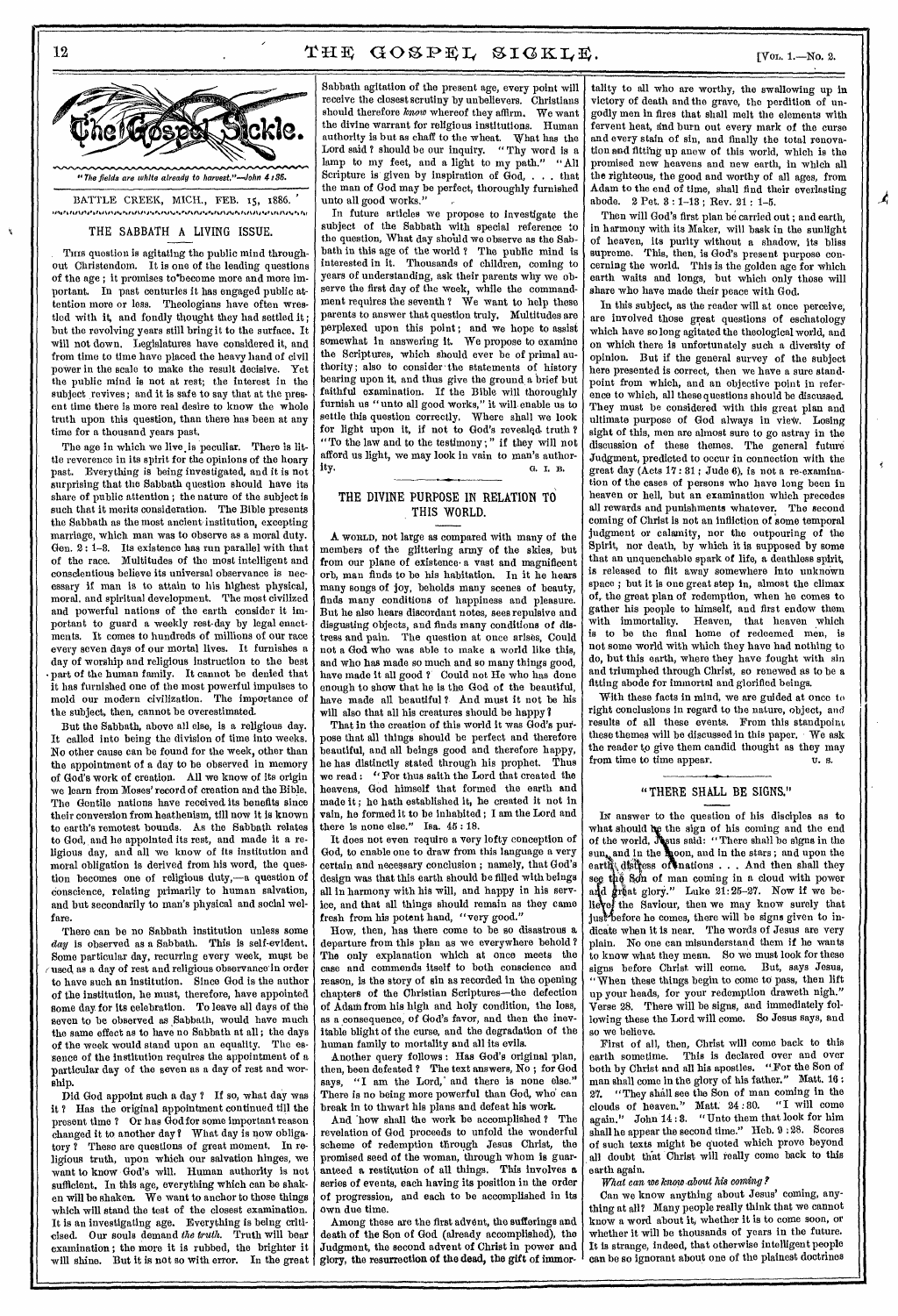# FER. 15, 1886.]  $T \times T \times G \times P \times L \times I \times K$ .

of the Bible. Jesus plainly says that there will be signs, and that when we see them, then we may know that he is near. He illustrated it by the parable of the fig-tree, and then said, "So likewise ye, when ye see these things come to pass, know ye that the kingdom of God is nigh at hand." Luke 21 : 31. By this we see that God's people not only may know, but *should*  know when his coming is nigh at hand. This is what we believe and teach,—that we can know from the Bible, from the prophecies, and from the signs of the times when the end is near.

But on the other hand, we utterly reject the unscriptural idea that any one can tell the definite time, the day or even the year, when the Lord will come. See how plain Christ's words are on this point : "But of that day and hour knoweth no man, no not the angels of heaven, but my Father only," Matt. 24 : 86. This exactly expresses our faith. We have no sympathy with those who set a time for the Lord to come. Such have brought great reproach upon the Advent cause. We believe just what the Bible says on this point; viz., that we should study the prophecies, watch the signs, and know when it is near.

Amos says, "Surely the Lord God will do nothing, but he revealeth his secret unto his servants the prophets" (Amos 3 : 7), that is, the Lord always warns his people beforehand of any coming great event which affects his people. See how he has done in the past. He warned them of the flood before it came. Gen. 6. He warned them of the fall of Sodom. Gen. 19: 12-41. He foretold to Abraham the slavery of Israel in Egypt, and the time when they should come out of that land. Gen. 15 : 18-16. And they came out the very day the prophecy foretold they should. Ex. 12 : 41. God revealed to Joseph the seven years of famine in Egypt. Gen. 41 : 27. The seventy years' captivity In Babylon was distinctly revealed to the Jews, and they understood it. Jer. 25 : 11. It was the same in the overthrow of Nineveh. The very year that Christ should come the first time, was given in Dan. 9 : 25-27. That year he did come. And there were many signs given which were to accompany the first advent of Christ to the earth ; every one of them came exactly as foretold. But, strange to say, the great mass of the professed people of God at that time, paid no attention whatever to these signs when they did come. A few humble souls, like the aged Simeon and the pious Anna (Luke 2 : 25, 26, 86-38), did believe them, and received the Saviour when he came.

So it will be at the second advent. The great mass will pay no attention to the signs when they do appear, but will rush right on till the Judgment bursts upon them 'all unawares. Luke 17 : 26-80. Notice how sharply Jesus rebuked the religious teachers of his time because they would give no heed to the signs which were fulfilling all around them. The Pharisees asked him to give them a sign from heaven. "He answered and said unto them, When it is evening, ye say, It will be fair weather ; for the sky is red. And in the morning, It will be foul weather today ; for the sky is red and lowering. O ye hypocrites, ye can discern the face of the sky ; but can ye not discern the signs of the times 1" Matt. 16 : 2, 3. Though sign after sign, and prophecy after prophecy was fulfilling right before their eyes, and though their attention was called to them, yet they would not see them nor believe them. Fatal blindness! for it led them to reject Christ to their utter ruin. "Can ye not discern the signs of the times?" How these words of the Master have come sounding down through the ages ; and how they should warn us against repeating the same error in our days !

Jesus said that Jerusalem would be destroyed, "because thou knewest not the time of thy visitation." Luke 19 : 44. And Paul said that they rejected the Saviour because they did not understand the prophets. Acts 18 : 27. So it is declared in the Bible, over and over again, that when the last days come and Christ is about to appear, the people will pay no attention to the fulfilling prophecies, the signs of the times, nor to the warning that will be given. Thus Peter says, "Knowing this first, that there shall come in the last days scoffers, walking after their own lusts, and saying, where is the promise of his coming ? for .. all things continue as they were from the beginning of the creation. For this they willingly are ignorant of," etc. 2 Pet. 8 : 8-5. So in Matt. 24 : 45-51, while the faithful servant is warning his brethren, the evil servant says, "My Lord delayeth his coming ; " and his lord comes suddenly when he was not at all expecting it.

Can it be that the Lord does not care whether or

not we take any interest in the second coming of Christ, when the Bible is full of that subject? when there are some thirteen distinct' lines of prophecy all pointing directly to it? when he has given numerous signs to indicate its near approach? when he has told us to watch for these signs ? when he has told us to know when it is near ? Reader, where do you stand on this great question ? Do you really know anything about it? Do you care anything about it? Have you ever given it any thought or study? Do you know what the Bible really does say about it? Would you know where to turn to find it? Could you explain it if you did find it ? Would you like to find it if you could; or don't you care  $\tilde{i}$  If these signs and prophecies were plainly pointed out to you, would you spend time to look at them ? Or would Jesus' reply to the blind Pharisees be applicable to you? He said, You can tell what the signs of the weather are, but you cannot tell the signs of the times ; because you have studied the first, but have paid no attention to the latter, and you don't care anything about it.

That is the way the wicked Pharisees treated the signs of the first advent. Shall we do the same by the signs of the second advent ? That is the way many will do. May God forbid that we shall. The SICKLE is published for the purpose of giving light upon this and other subjects of equal importance. Read it, pray over it, and follow the light.

D. M. C.

#### THE SEVENTH-PART-OF-TIME THEORY.

A LARGE number of those who observe the first day of the week as the "Christian Sabbath," tell us that "any one day of rest after six of labor," fully answers the demand of the Sabbath commandment. Is this theory true?

Sabbath day means simply rest day. Whose rest day is the Sabbath? "The seventh day is the Sabbath of the Lord." How did it become his rest day? "For in six days the Lord made heaven and earth, . . . and rested the seventh day." Ex. 20 : 10, 11. "And he rested on the seventh day from all his work." Gen. 2': 2. Was any one of "the six workwork." Gen. 2: 2. Was any one of "the six work-<br>ing days" (Eze. 46: 1) his rest day? Did he not bless and set apart a particular day ? "And God blessed the seventh day, and sanctified it." Why? blessed the seventh day, and sanctified it." Why ? " Because that in it he had rested from all his work." Gen. 2: 3. Will any one of the six days on which he worked, answer this description of the Lord's Sabbath?

It is objected that the commandment says merely the seventh day, and not the seventh day *of the week.*  Of what else is it the seventh day? Is it not the seventh of the seven ? and what are the seven days but the week 7 Are not the six days of God's labor and the seventh of his rest the origin of the week? Every well-informed person is aware of this fact. There is nothing in nature, and nothing else in revelation, to give rise to the week of seven days. And time was counted by weeks by Noah in the ark, and by "Laban the Syrian," Jacob's father-in-law. Gen. 8 : 10, 12 ; 29 : 27.

If the theory under examination is true, then each person who has ever lived has had full liberty to choose any day of the week as the Sabbath ; and in doing so'we are told "he would obey the' letter and the spirit of the Sabbath law." But this put in practice would make confusion; and "God is not the au-<br>thor of confusion." Now suppose that when the Is-Now suppose that when the Israelites were fed with manna in the desert, some had, in the exercise of their rights, chosen to keep the second, the third, the fourth, the fifth, or the sixth day as their Sabbath, and had gathered a double pdrtion of the manna on the preceding day, what would have been their food on their chosen Sabbath? —Nothing but a loathsome,'putrifying substance, full of worms. Ex. 16: 19, 20. Supposing that on the failure of this experiment, they had decided to keep the first day of the week, and gather on Saturday enough manna to last over Sunday, what would have been the result?—"And there went out some of the people on the seventh day for to gather, and they found none." In his providence, God and they found none." made it necessary for them to keep the particular seventh day which he had appointed, or to fast on every Sabbath of their own choosing. But by on every Sabbath of their own choosing. gathering a double portion on the sixth day, they had something fit to eat on the Sabbath. See Ex. 16 : 22-27. Did not God distinguish his rest day in the eyes of all Israel in the desert ? It is safe to say that his providence and his word always agree.

Doubtless Nehemiah thought that the Sabbath was a definite day when he shut the gates of Jerusalem during its sacred hours. Those who thought otherwise had the privilege of lodging outside the city once or twice. Neh. 13 : 15-21. The disciples of Christ, who "rested the Sabbath day according to the commandment," after his crucifixion, kept the seventh day ; for the next day was "the first day of the week," on which they resumed their labor. Luke 23 : 56 ; 24 : 1. And when Paul preached " every Sabbath," it was the day on which the Jews met in their synagogue. The rest of the week he was at work at his trade. Acts 18 : 1-4.

One testimony more, and that is from the very persons who hold the theory in question. They tell us that any one day in seven is all that the commandment requires, and make this the basis of an argument for changing the Sabbath from one definite day of the week to another,—from the seventh, which they know was the day uniformly observed by the ancients, to the first day of the week. And this they keep, because it *is* the first day, the day on which Christ rose from the dead. Thetefore they actually hold that the Sabbath has been changed from one particular day of the seven to another. They desire all to observe a particular day of the week as the Sabbath, in spite of their indefinite-day theory ; and many of them desire to compel its observance by penalties of civil law.

The reason why they put forth the one-day-in-seven theory, is because there is not the first particle of evidence in the Scriptures for the change. This many of them know, and some confess. The Lord will not thank them for their efforts in his behalf, in apologizing for his changing the Sabbath without informing a soul of man of the change. R. F. C.

## THE SOUL AND SPIRIT: ARE THEY ONE, OR TWO ?

THE opinion prevails quite extensively among those who believe in the immortality of man, that the soul and spirit are in reality one and the same. If they find in the Bible any expression which seems to them to affirm that the soul does not die with the body, they immediately conclude that man has within him an immortal principle. If anything is said in it that seems to them to prove that the spirit is eonscions, and survives the dissolution of the physical structure, they draw the same conclusion. If this reasoning is just, it must follow that the soul and spirit are one and the same, or that man has two separate and distinct spiritual essences or entities which are conscious after physical death. But none of them ever believe this last conclusion ; hence they must believe that the soul and spirit are one and the What did the apostle Paul believe on this point?—" And the very God of peace sanctify you wholly ; and I pray God your whole spirit and soul and body be preserved blameless unto the coming of our Lord Jesus Christ." 1 Thess. 5:23. Here we see the soul and spirit are as distinct as the soul and body, or the body and spirit. Again, "For the word of God is quick, and powerful, and sharper than any' twoedged sword, piercing even to the dividing asunder of soul and spirit and of the joints and marrow," etc. Heb. 4:12. We know the joints and marrow are two, not one, separate and distinct, and not the same. The soul and spirit, therefore, are not one and the same. Those who believe there is an immortal principle in man, which survives the death of the body, must decide whether we shall call it the soul or spirit. It certainly is not both, unless man has two distinct spiritual, immortal entities.

<sup>G</sup>. I. B.

—The Holy Spirit acts the part of a mutual, friend ; between the law and the gospel. Its office is to first awaken man to a consciousness of his guilt in violating the law, and then win him to an acceptance of the gospel as his only remedy. A neglect or refusal to admit the Holy Spirit when it knocks at the door of our hearts Is, to say the least, the basest of inhospitality. How can any do it? We may know of the presence of the Holy Spirit by its suggestive influence over the conscience. It comes to us as a dear friend, and will do us good if we yield to it. If you go to a friend's home and knock at his door, and he refuses to let you in, or even come to the door to meet you, the slight thus given will wound you deeply. Do not thus slight the Holy Spirit.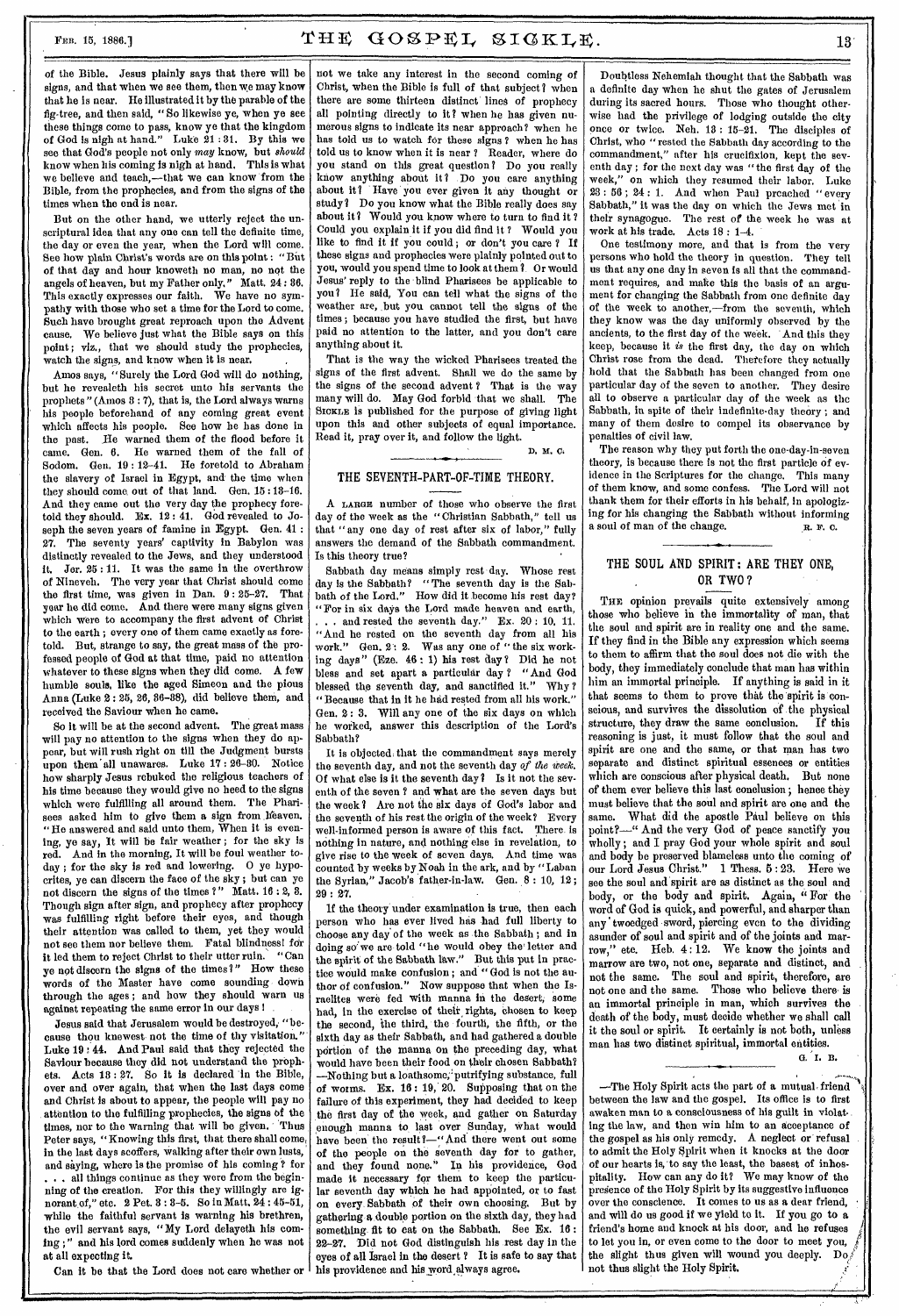14  $\mathbf{T} \boxplus \mathbb{E} \quad \mathbf{GO} \otimes \mathbf{P} \boxplus \mathbf{L} \quad \mathbf{S} \mathbf{I} \mathbf{G} \mathbf{K} \mathbf{L} \mathbf{E}.$  [Vol. 1. – No. 2.]



# THE WORK FOR THIS TIME.

WHEN we reflect upon the amazing love of God to fallen man, and view the small returns we make to him for this great love, we feel deeply humbled. Love of self, and selfish love of the things of the world, cannot find room in the hearts of true Christians. To be a Christian is to, be Christ-like. Self is so interwoven in the nature of some that it is the ruling sin of their lives, and not only stands in their own way of attaining Christian perfection, but is a constant stumbling-block to sinners. A vast army might be brought to Jesus Christ through personal effort if selfishness did not obstruct the way.

the sacrifice of Christ, the cross he bore up Calvary, Many professed Christians will talk and weep over his crucifixion and ascension to heaven ; while at the same time they refuse to co-operate with Christ in working as he worked, in self-denial and sacrifice for the good of souls. They refuse to drink of the cup, or to be baptized with the baptism.

et all those who profess to believe in Christ folfor Jesus. It is easy to cry, when it is popular to do so, "Never man spake like this man," and to echo the hosannas to the Son of David, though we do not 'the things he bids us, and do not follow his example in self-denial, and in working to do others good. True religion has to do with the heart and good. True religion has to go with the new state.<br>life. All who are true followers of Jesus will have a special interest to work for the Master, whose sereants they profess to be, in gathering souls into the ranks of Christ. The Christian life does not consist altogether of meditation and prayer, although these are essential, but of earnest, active working, as well as meditating and praying.

Those who are truly converted to the truth, and who love Christ, will feel,their individual responsibil; ity to make personal efforts for the salvation of oth-They cannot be indifferent in this respect. They will see and feel the dangerous position of their friends, and of all who oppose the truths which to them are sacred and dear. They will desire to be actively employed in the work of seeking to win them to the truth. When men and women are convinced of the truth, and decide to obey it, they have then only enlisted as Christ's soldiers. The work is all before them, to be doers as well as hearers of the word, and receivers' of the heavenly gift. To be merely a passive Christian, receiving blessings, and not an earnest worker, is to be a novice and a dwarf in spiritual things.

The moon and the stars would not essentially benefit us if they retained for themselves their beauty and glory, and did not give to us the light they receive from the sun. The earth itself responds to the showers of rain, and the gentle dew, and the warming rays of the sun, and returns to us its bounties in grains, fruits, and flowers.

Man, the noblest work of God, made in his divine image; is found the most ungrateful. Christ comes to every individual to see what he is doing, and frequently finds neither fruits, nor blossoms, but only leaves.

Some are hearers of the word, but not doers. They receive the heavenly benefits, but feel no responsibility to advance the cause of truth and save souls by their, personal efforts. The divine command is twofold, to not only be hearers, but doers, of the word, We are to receive the word ourselves, and impart to others the precious light we have received. , As we accept the truth, we virtually pledge ourselves to be workers with Christ, and to be consecrated to his service; to no longer live to do our will, and scrve ourselves, but to be faithful servants of' the Master to whom we have yielded ourselves servants to obey. The commission of Christ to his disciples was., to go and preach the gospel to every creature. We have a world-wide message.

After men and women have received the truth, it is not to their advantage to depend upon their more experienced brethren to hold them up, and carry them to. heaven. They should be instructed that in order to grow spiritually strong, they must bo earnest workers to lead others to the truth, as, they were led. If those who receive the truth value its importance, they will receive tenfold more encouragement

and confidence in seeing their more experienced brethren and the ministers of Christ laboring in new preaching the gospel to unbelievers, and bringing scores to the knowledge of the truth, than they would, should these servants of God devote their precious time and talents to taking care of them.

Missionaries are wanted throughout the great harvest field,—those who are self-sacrificing, and who will do as their Master has given them an example in his life.

BY MRS. E. G. WHITE. dividually, as servants of Jesus Christ, a work to do in unison with Christ, in saving our fellow-men from perdition. While we do with heart 'and might what we can in the use of means, God alone can make our efforts effectual. He can clothe the humblest and weakest with wonderful power, and manifest his excellence in our sincere human efforts.

If, after souls have embraced the truth, and have had years of experience, they have not strength to stand alone in the truth with the help God has promised them, and if they are incapable of helping others to the light, they are like the barren fig-tree which Jesus cursed ; because, although apparently flourishing, he found upon the tree neither blossoms nor fruit, nothing but leaves.

Christ called fishermen from their nets to do his work, and they left them and followed him. He called Matthew, a publican, from his business to follow him, and he obeyed the invitation joyfully. He disc, may call men from their farms, from their merchandisc, and from their various trades, and send them forth to warn the world. low his example, and they will be doing a great work  $\begin{bmatrix} \cos \theta & \sin \theta \\ \cos \theta & \cos \theta \end{bmatrix}$  and send them and

With the love of Christ in the heart, Christians will work. All who have made a profession of Christ, have virtually pledged themselves to preach the gospel of salvation to sinners. Some may never be required to stand in the pulpit; but there are many ways to preach Christ. By deeds, by a godly, con- Io sistent life, and by letting our light shine forth to we may preach Christ. In acts of self-denial for others' good, and showing a love for precious souls that is paramount to love for riches or earthly enjoyment, we may preach Christ. good. True religion has to do with the heart and  $\frac{q}{w}$  reason of thrist. By deeds by a godly equally  $\frac{q}{w}$  Jesus

In doing the works of Christ, the Christian worker will become strong in spiritual strength. God is a present help in every time of need. Those who work for the salvation of souls feel their inefficiency and lack of heavenly wisdom, and in their emergency they flee to their Tower of strength, and God meets their necessities, and they are obtaining a valuable experience. They are gaining spiritual strength, and growing in the knowledge of the truth. They are growing in the knowledge of the truth. They are not spiritual dwarfs, or bodies of death; but are shining lights, gathering daily strength from God, and conferring blessings upon others.

## CHRISTIANITY AND. SCIENCE.

IN the current discussions of the relations of Christianity to science, there is one fact that seems to have dropped out of notice; yet it is full of meaning, and deserves, for Christianity's sake, to be raised and kept before the public. Who, or what, has raised science to its present commanding position? What influence is it that has trained the investigator, educated the people, and made it possible for the scientific man to exist, and the people to comprehend him? Who built Harvard College? What motives form the very foundation-stones of Yale ? To whom, and to what, are the great institutions of learning, scattered all over this country, indebted for<br>their existence? There is hardly one of these that There is hardly one of these that did not have its birth in, and has not had its growth from, Christianity. The founders of all these institutions, more particularly those of' greatest influence and largest facilities, were Christian men, who worked<br>simply in the interest of their Master. The special simply in the interest of their Master. The special scientific schools that have been grafted upon these institutions are children of the same parents, reared and endowed for the same work. Christianity is and endowed for the same work. Christianity is the undoubted and indisputable mother of the scientific culture of the country. But for her, our colleges would never have been built—our common schools would never have been instituted. ever a free Christianity has ' gone, it has carried with it education and culture.

The public, or a considerable portion of it, seems to forget this, or has come to regard Christianity as opposed to science in its nature and aims. It is almost regarded, by many minds, as• the friend of darkness, as the opponent of free inquiry and the enslaver of thought. The very men who have been reared by her in some instances turn against her, disowning their mother and denying the sources of their attainment, and to day she has herself almost forgotten that it is her hand that has reared all the templea of learning, framed the educational policyof the nation, and with wide sacrifice of treasure, reared the very men who are now defaming her.- $\dot{D}r$ . *J. G. Holland, in Scribner.* 

## WARNINGS. BY JOSEPH CLARK.

w ARNINGS are given to save us from trouble;<br>from impending evils into which we are in danger of falling, and which we may in some way avoid. Nothing but love and kindness could prompt a warning voice, yet it is often disregarded.

Pride holds up our courage while we resist the faithful monitor, whether it is from within or without, and Satan also sustains the heart which might, without his influence, yield to good counsel.

To avoid ruin, we implore God to help us, and he warns us of danger, and points us to the narrow way. To get the benefit of his counsel we must heed that counsel, shun the wrong, and hold the right, even though it be contrary to our inclination. Some things are against us in doing this ; and many causes adversely to our spiritual good, and hinder us from heeding good instruction and timely warnings. One, is forgetfulness ; no subjects so soon slip from the mind as those which wound our pride. Another is hardness of heart, which prevents *a* proper impression's being made of our danger. Another is self-confidence, which leans upon itself, and thus hinders prayer, and devotion, and watchfulness. Another is care for the present life, and labors, and charms, which occupy the mind so fully that heavenly things are gradually crowded out.

Only constant, eternal vigilance is the price of eternal life; and this only by the precious blood of Jesus Christ.

#### THE SPIRIT OF JESUS.

THE spirit that was in Jesus 1 It was the spirit of sincerity. It was not enough for him that the It was not enough for him that the<br>e cup and platter should be clean. It outside of the cup and platter should be clean. was not enough for him that men should abstain from outward acts of vice. There must be purity of heart. Thought and desire must be as clean as act.

The spirit that was in Jesus! It was the spirit of informal, undogmatic religion. He tolerated forms, he tolerated dogmas; but he laid no stress upon them. " This *do,"* he said, " and thou shalt live." And the doing was to be no ceremony; it was to be personal righteousness of heart and life.

The spirit that was in Jesus! It was the spirit<br>of compassion. Never was heart more deeply Never was heart more deeply touched than his by human sorrow, suffering, or sin. And his compassion knew no bounds of caste or sect. Wherever there was a man sorrowing, suffering, sinning, there like a flood when winter's bars are broken, went out his tenderness.

The spirit that was in Jesus! It was the spirit of humanity of brotherhood. We may reject the forms in which this spirit shaped itself, but woe is unto us if we reject this spirit,—if we can ever look upon the oppressed and miserable, and not long ,to reach them a helping hand; if we can ever hug ourselves in selfish isolation, and let the toilsome, sorrowing, struggling world sweep by us, unregarded. *—Se/.* 

#### SCOLDING.

SCOLDING.<br>Or all the disagreeable habits the world was ever tormented with, scolding is the niost annoying. To hear a saw filed, to hear a peacock scream, or an 'Indian yell, is music compared with it. Since we were little children, we have always felt a mortal abhorrenee to scolding. And, if we had been scolded as some children are, we know not that we should ever have been good for anything. It is no wonder so many children are bad. The good is all scolded out of them. It is stunted or killed by early frosts of cold, icy scolding. What a frost, is to the spring buds, scolding is to all the child hearts. Scolding folks at home.! How miserable! Lightning, thunder, hail, storms, and winds, rather than the hurricane of scolding. Let all the powers that be wage a war of kindness, on all the solders, that they may be' overcome with a better spirit.— *Sel.* 

LAZY PEOPLE.—Said a speaker recently : Once, when I was going to give our minister a pretty long list of the sins of our people that he was asking after, I began with " He's dreadfully lazy." " That's enough;" said he, "all sorts of sins are in that one; that is the sign by which to know a full-fledged sinner,"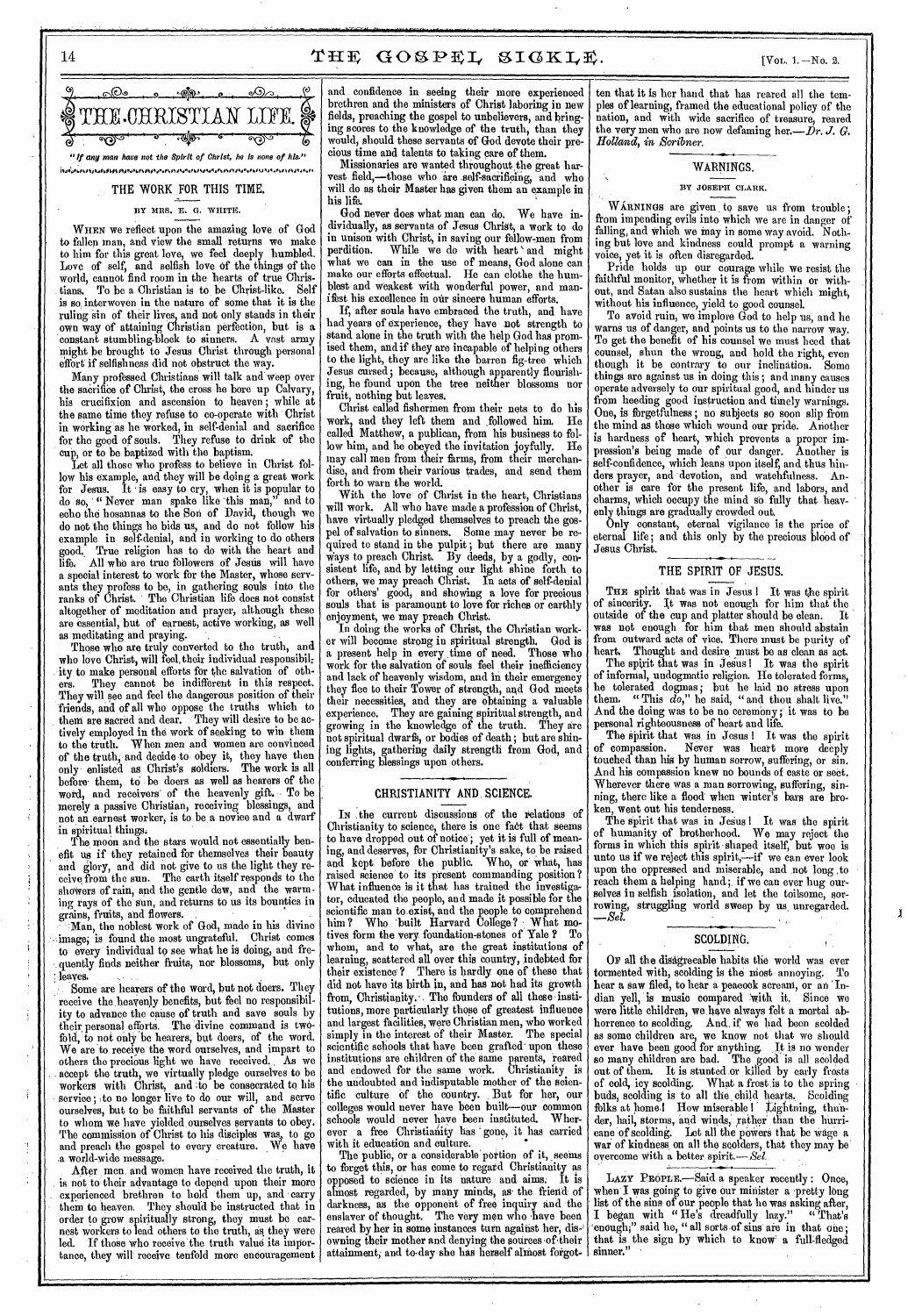# FEB. 15, 1886.]  $\text{THE} \cdot \text{GOSPEL} \cdot \text{SIGKLE},$  15



#### PROGRESS OF THE CAUSE.

Brief mention of work done and results accomplished, in different parts of the field, according to reports received since our last issue :—

FLORIDA.—Tent meeting at Orlando by G. G. Rupert and J. M. Rees; seventeen embrace the truth, all being heads of families but three.

INDIANA—Special meetings at Akron by Wm. Covert, Dr. Hill, and E. E. Marvin, where a new church is dedicated, six new members received, and a tract society organized ; J. P. Henderson visits the churches at Marion, Jonesboro, Star City, Rewanna, also in Grant. and White counties, at nearly all of which places additions are made to the church membership; five new members received at Pleasant View as one result of meetings by A. W. Bartlett.

ILLINOIS.-Elds. Tait and Starr hold meetings at Harpster, resulting in several conversions ; three new members received at St. Anne, under labors of P. E. Gros; R. M. Kilgore visits churches at Oakland, Lovington, and elsewhere, with beneficial results.

IOWA.—Special meetings near Eddyville, by A. P. Heacock, result in four new members ; J. M. Willoughby holds meetings at Pleasant Vale and other points in Woodbury county, with succes J. Hankins has success in laboring at Sheldon, Hartley, Sioux City, Trimello, and Sloan ; four new members received at first named place, tract society organized at Hartley, and three new members received at Sioux City.

KANSAS.—G. H, Rogers conducts a series of meetings at Palermo, resulting in a company of eight ready for organization ; at Yates Center, R. F. Barton and G. W. Page give a course of lectures, the result being twenty-five converts.

MAINE.-Special meetings with the church at Norridgewock, by A. 0. Burrill ; book sales \$38.33.

MINNESOTA.—Meetings at Wrightstown, by Wm. Schram, result in a company of fifteen ready for organization, Sabbath-school of twenty members organized; meetings at Gilchrist, by 0. A. Olsen, result in several conversions.

MISSOURI.—J. W. Watt holds, meetings at Carthage, and in McDonald and Newton counties, also at Freedom; tract society organized in McDonald county; church of eleven members organized at Freedom ; meetings near Freedom by G. A. Blackmon; meetings held at Half Rock and Utica by D. T. Jones and N. W. Alice; erection of new church commenced at Utica, two converts.

MICHIGAN.—Course of lectures given by Eugene Leland near Tuscola, the result being the organization of a class of twenty members, and a Sabbathschool; meetings commenced near Elkhorn; special meetings at Quincy, by W. C. Wales and J. D. Mor- , ton, result in a largo increase of church membership ; under labors of L. N. Lane and C. B. Childs, the membership of the church at West Duttonville is increased by six additions, and a Sabbath-school organ-. ized ; Mrs. E. S. Lane holds meetings at Tallmadge, resulting in some new members and the organization of a Sabbath-school ; translation into Swedish of " Life of Christ " completed at the Central- Publishing House, and translation of "Thoughts on Daniel and the Revelation " into same language commenced ; 450 new subscribers received in one order from Sweden for *Sanningens Harold,* the Swedish paper; thirty thousand copies of first number of *Temperance Outlook* printed and distributed, also fifteen thousand copies of first number of GOSPEL SICKLE; new union chapel about completed in East Battle Creek, through efforts of E. W. Darling; meetings continued at Quincy, the result being seventeen new converts ; N. M. Jordon holds meetings at Ingalls, Escanaba, Stephenson, and Stambaugh, with success.

NORWAY.—Translation of the " History •of the Sabbath " and " Thoughts on Daniel and the Revelation" into the Danish Language, completed at Scandinavian Publishing House, Christiana.

NEW YORK.—Course of lectures given at South Pomfret by L. A. Wing.

OHIO.-Three new members added to the church at Leesburg, under labors of W. J. Stone, who also visits Wheelersburg, where additions are made to the membership; series of meetings commenced at La

Grange; Churches at Waterford, Mt. Vernon, Bowling Green, Lyons, Lima, and Bellefontaine receive active labor • Bids. Mason and Iles hold meetings at Appleton; W. H. Gilmore and D. E. Lindsay hold meetings at Greenwich, twelve new members received; meetings and a discussion at Triadelphia, by L. F. Finley.

PENNSYLVANIA.—Church of thirty-four organized at Shunk by J. W. Raymond, J. L. Baker, and Eld. Craw, also Sabbath-school and tract society.

SWITZERLAND.—D. T. Bourdeau at Geneva, where a course of lectures is given, resulting in conversions.

WISCONSIN.—T. B. Snow holds meetings at Shamrock with good success; churches at Milton, Ft. Howard, Sturgeon Bay, and Clay Banks visited by C. W. Olds; at Clay Banks eight converts received, also a Sabbath-school organized.

#### THE THEOLOGICAL WORLD.

....Postmaster-general Vilas has refused to grant the pe-tition from Baltimore, asking for the delivery of mail on Sunday.

..A missionary station has been established at Hebron, Palestine, where the gospel has not been preached since 1187.

..Late news from Bolivia shows that the whole country there is ripe for the gospel, notwithstanding great opposi-tion from the Catholic clergy.

....Rev. W. F. Davis, who presumed to preach the gospel on Boston Common without permission from the authorities, was recently fined \$40 and costs.

....The Vanderbilt legacy of \$200,000 left to be expended in behalf of Episcopal missions, is causing considerable die mission as to how it shall be used.

....Rev. W. W. Newell, recently returned from France, says God has given the French people complete religious liberty, and a desire to know the Bible.

....Rev. T. De Witt Talmage sanctions the work of the Salvation Army, as indicated by his recent efforts in behalf of giving them more liberty in Brooklyn.

....Abdullah, the successor of the Mandi, has issued a proclamation, calling upon all the faithful to rally and ex-terminate the unbelievers in all Egypt and the Soudan.

....The National Bible Society, of Scotland, has just had completed a translation of the New Testament into Chinese, which will be practical alike for the common people and the scholars.

....The Austrian government has given the American Missionary Board the right to buy or build halls for Bible lectures anywhere in Bohemia. This is an important concession.

.... Cardinal Manning, of London, has proposed a congress of all English-speaking Catholics of the world, to meet at that city next June, to more perfectly unify Catholic senti-ment, and lay broader plans for the prosecution of their work.

. A movement is being successfully carried on among the Catholics to raise a million dollars to establish a theological university at Washington, D. C., that shall throw Harvard and Yale in the shade. The *Christian Union* indorses the movement.

. A movement to establish a distinctively Jewish college, where principles of true Judaism shall be taught, is now going forward with much enthusiasm in the city of New and gives promise of meeting with success the coming season.

....The *American,* in discussing the progress of the move-ment to call a congress of churches to consider the secret lodge system, and the attitude of Cbristians toward secret lodges, says, "Many eminent ministers are disturbed over the waning influence of the church by reason of Society influence."

. The leading professor in the Columbia, S. C., theological seminary, is a firm believer in the Darwinian theory of evolution, and teaches the same. In consequence of this, the Presbyterian students have been requested by authority in that church to withdraw from the seminary, which they have done.

.... Mr. Moody's views on the evangelization of Chicago, are that a quarter of a million dollars should be raised, and a regular mission-house established, where the trained work-ers may have a home and place to receive instruction, and from which they may go forth every day in visiting families and holding evening meetings. This plan will be put into operation. •

....The question of religious services in the public schools, is eausing trouble in Chartters Borough, Pittsburg, Pa., and may result in legal proceedings. Recently Prof. McItwaine, principal of one of the schools, suspend matter in court.

In the Argentine Republic, South America, the Catholic church has come in conflict with the government. A cer-tain bishop of the church issued a pastoral, forbidding Catholic children from attending State normal schools, whereupon the Attorney general dismissed the bishop from<br>an official position that he held. The bishop refused to<br>vacate his position, and proceeded to interfere still further<br>in the management of the schools, when the gov

Ordered him to leave the country. The President of the Republic will ask Congress to call a special convention, to amend the constitution so as to relieve the State from the Church.

....As indicative of the sentiment of loyalty prevailing among the Mormons, it is stated that recently upon the re-lease of two polygamists who had been serving a term for violation of law, in the jail at Ogden, Utah, they were es-corted to their homes by the officers of the church, accompanied by a band of music and a procession.

....Sir William Muir, formerly of India and now of Edinburgh, and Mr. R. *N.* Cust, advise that with every mission in that land there should be a lady evangelist. They *say* that the villages have been too much overlooked, that the women in them are accessible, and that incalculable good would be done by thus bringing the 125,000,000 women of India under the influence of the gospel.

:.The *Chinese. Recorder* states that Rev. J. R. 'Wolfe, of the Church Missionary Society, with two Chinese Cbristians<br>sent out by the Foochow Church, sailed from Shanghai, November 1, to begin a thoroughly Chinese mission in Corea. Mr. Ah Hok, the wealthy Chinese Methodist gave \$1,000 to start this mission, and went with them to Corea to help settle them in the work.

.... The Moravians who are laboring among the Eskimos of Alaska are hopeful of good results. One of their missionaries makes the following brief notes : "1. As intoxicating liquors are unknown in Alaska, we have never seen kimo the worse for drink. 2. We have never witnessed any<br>quarreling among them. 3. We have never seen women<br>ill-treated by the men. 4. We have never detected the<br>natives in any act of dishonesty, nor did they attempt to<br>st We never have had occasion to suspect them of harboring evil designs against us; we are perfectly safe among them."

# BOOKS & PRRIODICALS.

CONCERNING all questions of any given age, there exist certain facts that tower above others in, importance. An understanding of these leading facts enables one to form a very correct conclusion with regard to any question under consideration. Befbre us is a 250-page book entitled,, " **FACTS Fon THE TIMES,"** edited by G. I. Butler, The book is a collection of valuable and pertinent extracts from eminent authors and other reliable sources, upon a great variety of the most important questions of the present time. The subjects are systematically classified and arranged. Price 75 cents.

**PERHAPS** no one question has been any more generally discussed in all ages than that of the soul; and men are still engaged in trying to arrive at a clear understanding of the same. How timely, then, is the book on our table,. entitled, " **HISTORY** Or THE DOCTRINE OF THE SOUL." It gives in plain statements the beliefs among all races and peoples, ancient and modern, including theologians, philosophers, scientists, and untutored aborigines. Thus it will be evident that it is an extremely interesting work, -besides being of great value. By D. M. Canwork, besides being of great value. By<br>right. 186 pages, 12mo., cloth, \$1.00.

THE many mysterious features and developments of modern Spiritualism naturally excite much interest among all classes, and various are the opinions formed relative to its nature. J. H. Waggoner is the author of a book on this subject, the same being a scriptural and logical treatise on the nature and tendency of this modern system of belief, which is so rapidly permeating the theological world at the present day. The book contains 184 pages; 12mo., present day. The book cont<br>paper covers. Price 20 cts.

"THE COMING CONFLICT" is the striking title of a very readable book, and withal on an intensely interesting subject. The book consists of a series of papers on the present Sunday agitation ; also the Sabbath question in its several phases is Idly discussed. A careful exegesis of Revelation, 13th chapter, is given, showing the position the United States is destined to take, as a nation, in relation to the Sabbath question. By W. H. Littlejohn. 434 pages, 12mo., muslin, \$1.00.

The intimate relations existing between the old and new dispensations are not generally very clearly comprehended. The idea is somewhat prevalent that there is not much said about Christ in the Old Testament. This matter is most clearly discussed in a pamphlet entitled, " CHRIST IN THE OLD TESTA-MENT," by the late Eld. James White. 56 pages, 10 cts.

se- The books mentioned above are published and for sale by REVIEW AND HERALD, Battle Creek, Mich., or **PACIFIC PRESS,** Oakland, Cal.